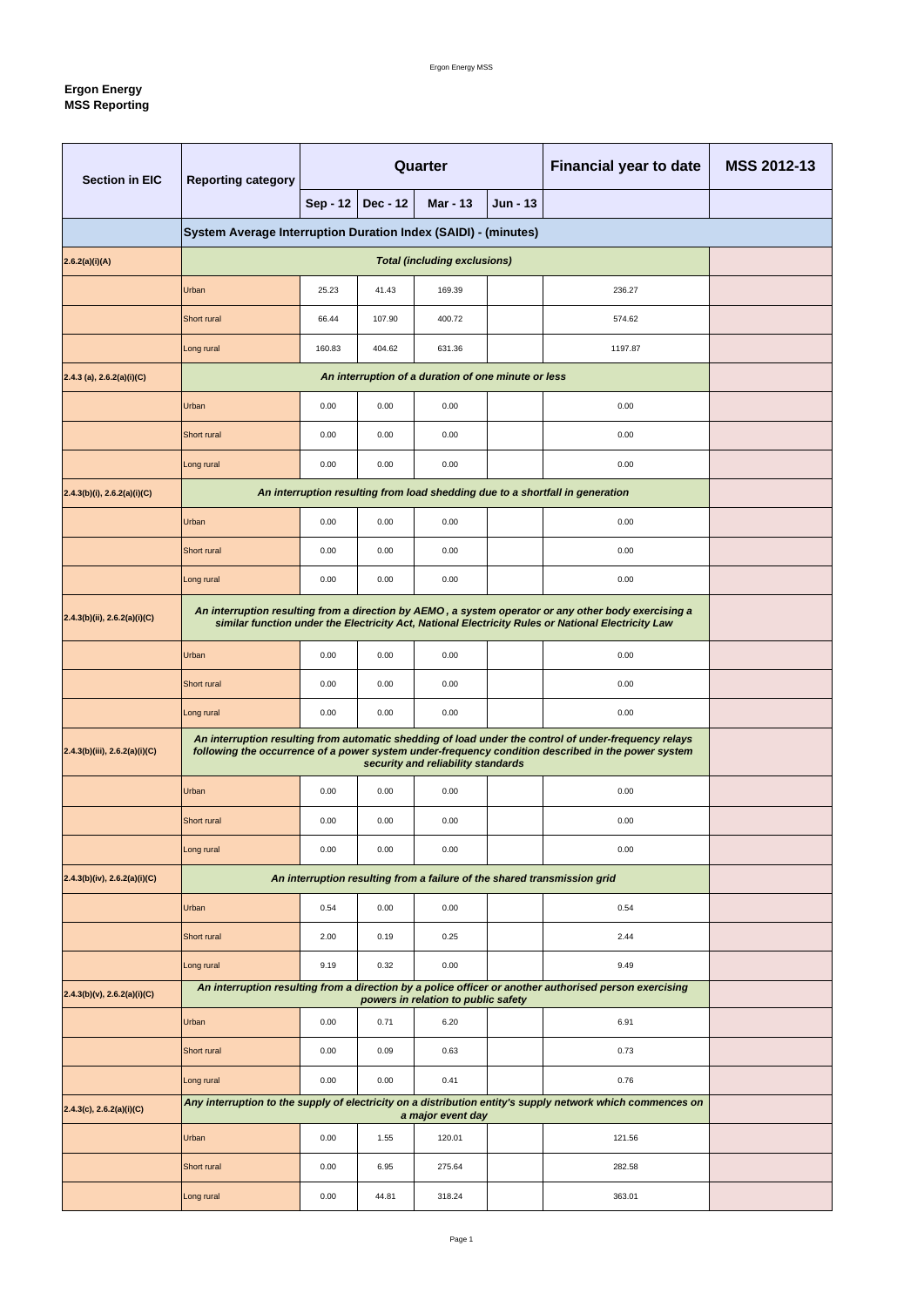## Ergon Energy MSS

| 2.4.3(d), 2.6.2(a)(i)(C)         | An interruption caused by a customer's electrical installation or failure of that electrical installation |        |        |                                                          |  |        |  |
|----------------------------------|-----------------------------------------------------------------------------------------------------------|--------|--------|----------------------------------------------------------|--|--------|--|
|                                  | Urban                                                                                                     | 0.23   | 0.48   | 6.59                                                     |  | 7.30   |  |
|                                  | Short rural                                                                                               | 0.49   | 0.80   | 6.82                                                     |  | 8.10   |  |
|                                  | Long rural                                                                                                | 2.75   | 1.65   | 15.58                                                    |  | 19.97  |  |
| 2.6.2(a)(iii)                    |                                                                                                           |        |        |                                                          |  |        |  |
|                                  | <b>Urban</b>                                                                                              | 0.77   | 2.74   | 132.80                                                   |  | 136.31 |  |
|                                  | Short rural                                                                                               | 2.49   | 8.03   | 283.34                                                   |  | 293.85 |  |
|                                  | Long rural                                                                                                | 11.94  | 46.78  | 334.23                                                   |  | 393.23 |  |
| $2.6.2(a)(i)(B)$ , 2.6.2(a)(iii) |                                                                                                           |        |        | <b>Total Distribution system (exc luding exclusions)</b> |  |        |  |
|                                  | 24.47<br>36.59<br>99.97<br>Urban<br>38.69                                                                 |        |        |                                                          |  |        |  |
|                                  | <b>Short rural</b>                                                                                        |        |        |                                                          |  |        |  |
|                                  | Long rural                                                                                                | 148.89 | 357.84 | 297.13                                                   |  | 804.64 |  |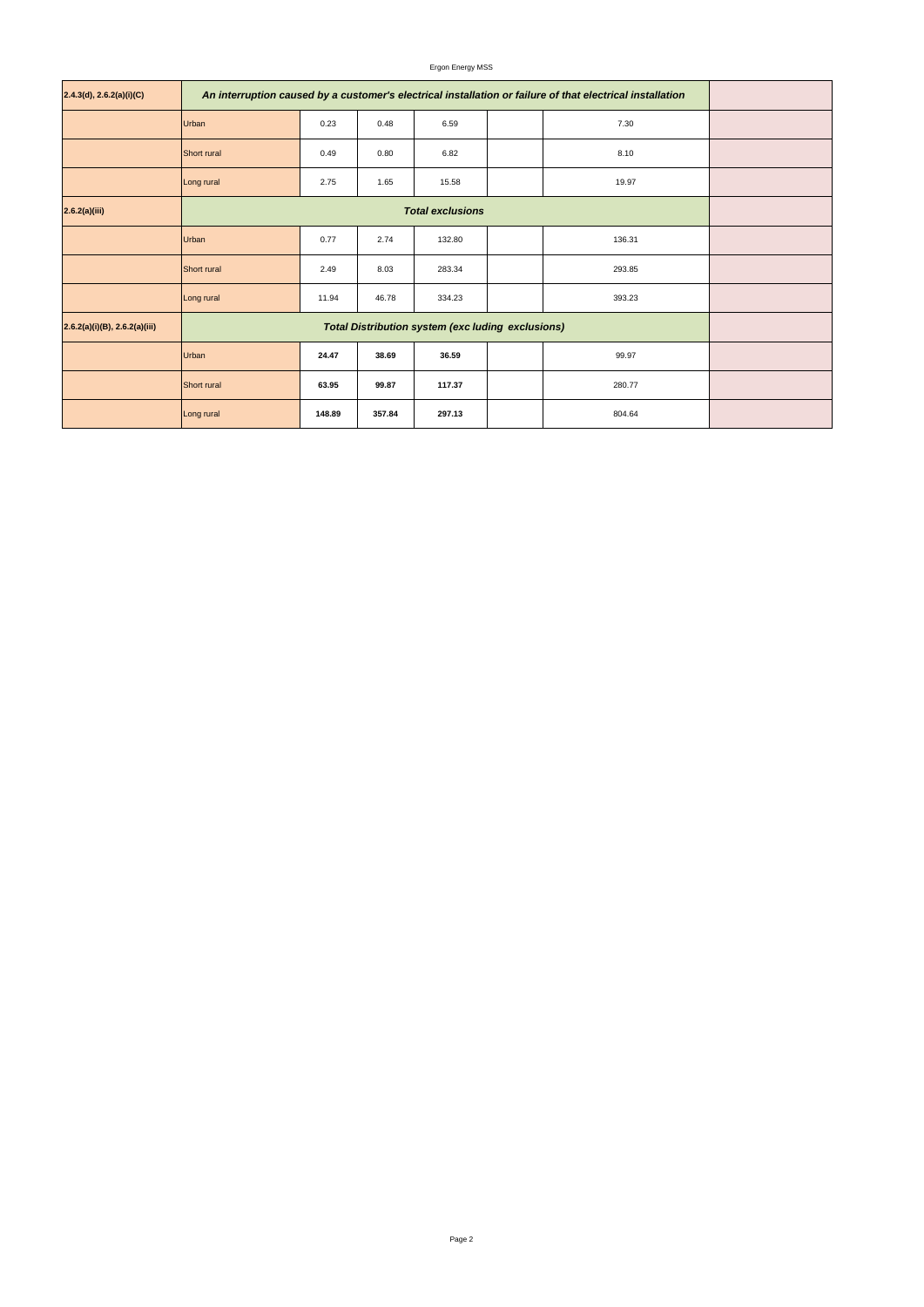|                                                                |                                                                                                                                                                                                             | <b>Quarter</b>                                                                                                                                                                                             |                 |                                                     |                 | <b>Financial year to date</b>                                                                              | <b>MSS 2012-13</b> |  |  |  |
|----------------------------------------------------------------|-------------------------------------------------------------------------------------------------------------------------------------------------------------------------------------------------------------|------------------------------------------------------------------------------------------------------------------------------------------------------------------------------------------------------------|-----------------|-----------------------------------------------------|-----------------|------------------------------------------------------------------------------------------------------------|--------------------|--|--|--|
| <b>Section in EIC</b>                                          | <b>Reporting category</b>                                                                                                                                                                                   | <b>Sep - 12</b>                                                                                                                                                                                            | <b>Dec - 12</b> | <b>Mar - 13</b>                                     | <b>Jun - 13</b> |                                                                                                            |                    |  |  |  |
| System Average Interruption Frequency Index (SAIFI) - (number) |                                                                                                                                                                                                             |                                                                                                                                                                                                            |                 |                                                     |                 |                                                                                                            |                    |  |  |  |
|                                                                |                                                                                                                                                                                                             |                                                                                                                                                                                                            |                 |                                                     |                 |                                                                                                            |                    |  |  |  |
|                                                                | Urban                                                                                                                                                                                                       | 0.278                                                                                                                                                                                                      | 0.440           | 0.587                                               |                 | 1.306                                                                                                      |                    |  |  |  |
| 2.6.2(a)(i)(A), 2.6.2(a)(iii)                                  | Short rural                                                                                                                                                                                                 | 0.626                                                                                                                                                                                                      | 1.052           | 1.263                                               |                 | 2.936                                                                                                      |                    |  |  |  |
|                                                                | Long rural                                                                                                                                                                                                  | 1.222                                                                                                                                                                                                      | 2.609           | 2.099                                               |                 | 5.918                                                                                                      |                    |  |  |  |
|                                                                |                                                                                                                                                                                                             |                                                                                                                                                                                                            |                 | An interruption of a duration of one minute or less |                 |                                                                                                            |                    |  |  |  |
| 2.4.3 (a), $2.6.2(a)(i)(C)$                                    | Urban                                                                                                                                                                                                       | 0.000                                                                                                                                                                                                      | 0.000           | 0.000                                               |                 | 0.000                                                                                                      |                    |  |  |  |
|                                                                | <b>Short rural</b>                                                                                                                                                                                          | 0.000                                                                                                                                                                                                      | 0.000           | 0.000                                               |                 | 0.000                                                                                                      |                    |  |  |  |
|                                                                | Long rural                                                                                                                                                                                                  | 0.000                                                                                                                                                                                                      | 0.000           | 0.000                                               |                 | 0.000                                                                                                      |                    |  |  |  |
|                                                                |                                                                                                                                                                                                             |                                                                                                                                                                                                            |                 |                                                     |                 | An interruption resulting from load shedding due to a shortfall in generation                              |                    |  |  |  |
| $2.4.3(b)(i)$ , $2.6.2(a)(i)(C)$                               | Urban                                                                                                                                                                                                       | 0.000                                                                                                                                                                                                      | 0.000           | 0.000                                               |                 | 0.000                                                                                                      |                    |  |  |  |
|                                                                | Short rural                                                                                                                                                                                                 | 0.000                                                                                                                                                                                                      | 0.000           | 0.000                                               |                 | 0.000                                                                                                      |                    |  |  |  |
|                                                                | Long rural                                                                                                                                                                                                  | 0.000                                                                                                                                                                                                      | 0.000           | 0.000                                               |                 | 0.000                                                                                                      |                    |  |  |  |
|                                                                |                                                                                                                                                                                                             | An interruption resulting from a direction by AEMO, a system operator or any other body exercising a<br>similar function under the Electricity Act, National Electricity Rules or National Electricity Law |                 |                                                     |                 |                                                                                                            |                    |  |  |  |
| 2.4.3(b)(ii), 2.6.2(a)(i)(C)                                   | Urban                                                                                                                                                                                                       | 0.000                                                                                                                                                                                                      | 0.000           | 0.000                                               |                 | 0.000                                                                                                      |                    |  |  |  |
|                                                                | <b>Short rural</b>                                                                                                                                                                                          | 0.000                                                                                                                                                                                                      | 0.000           | 0.000                                               |                 | 0.000                                                                                                      |                    |  |  |  |
|                                                                | Long rural                                                                                                                                                                                                  | 0.000                                                                                                                                                                                                      | 0.000           | 0.000                                               |                 | 0.000                                                                                                      |                    |  |  |  |
|                                                                | An interruption resulting from automatic shedding of load under the control of under-frequency relays<br>following the occurrence of a power system under-frequency condition described in the power system |                                                                                                                                                                                                            |                 |                                                     |                 |                                                                                                            |                    |  |  |  |
| 2.4.3(b)(iii), 2.6.2(a)(i)(C)                                  | Urban                                                                                                                                                                                                       | 0.000                                                                                                                                                                                                      | 0.000           | 0.000                                               |                 | 0.000                                                                                                      |                    |  |  |  |
|                                                                | Short rural                                                                                                                                                                                                 | 0.000                                                                                                                                                                                                      | 0.000           | 0.000                                               |                 | 0.000                                                                                                      |                    |  |  |  |
|                                                                | Long rural                                                                                                                                                                                                  | 0.000                                                                                                                                                                                                      | 0.000           | 0.000                                               |                 | 0.000                                                                                                      |                    |  |  |  |
|                                                                | An interruption resulting from a failure of the shared transmission grid                                                                                                                                    |                                                                                                                                                                                                            |                 |                                                     |                 |                                                                                                            |                    |  |  |  |
|                                                                | Urban                                                                                                                                                                                                       | 0.009                                                                                                                                                                                                      | 0.005           | 0.000                                               |                 | 0.014                                                                                                      |                    |  |  |  |
| $2.4.3(b)(iv)$ , $2.6.2(a)(i)(C)$                              | Short rural                                                                                                                                                                                                 | 0.040                                                                                                                                                                                                      | 0.026           | 0.031                                               |                 | 0.097                                                                                                      |                    |  |  |  |
|                                                                | Long rural                                                                                                                                                                                                  | 0.175                                                                                                                                                                                                      | 0.096           | 0.000                                               |                 | 0.270                                                                                                      |                    |  |  |  |
|                                                                |                                                                                                                                                                                                             |                                                                                                                                                                                                            |                 | powers in relation to public safety                 |                 | An interruption resulting from a direction by a police officer or another authorised person exercising     |                    |  |  |  |
|                                                                | Urban                                                                                                                                                                                                       | 0.000                                                                                                                                                                                                      | 0.000           | 0.004                                               |                 | 0.004                                                                                                      |                    |  |  |  |
| $2.4.3(b)(v)$ , $2.6.2(a)(i)(C)$                               | <b>Short rural</b>                                                                                                                                                                                          | 0.000                                                                                                                                                                                                      | 0.001           | 0.000                                               |                 | 0.001                                                                                                      |                    |  |  |  |
|                                                                | Long rural                                                                                                                                                                                                  | 0.000                                                                                                                                                                                                      | 0.000           | 0.000                                               |                 | 0.001                                                                                                      |                    |  |  |  |
|                                                                |                                                                                                                                                                                                             |                                                                                                                                                                                                            |                 | a major event day                                   |                 | Any interruption to the supply of electricity on a distribution entity's supply network which commences on |                    |  |  |  |
|                                                                | Urban                                                                                                                                                                                                       | 0.000                                                                                                                                                                                                      | 0.011           | 0.191                                               |                 | 0.203                                                                                                      |                    |  |  |  |
| $2.4.3(c)$ , $2.6.2(a)(i)(C)$                                  | <b>Short rural</b>                                                                                                                                                                                          | 0.000                                                                                                                                                                                                      | 0.058           | 0.330                                               |                 | 0.388                                                                                                      |                    |  |  |  |
|                                                                | Long rural                                                                                                                                                                                                  | 0.000                                                                                                                                                                                                      | 0.160           | 0.333                                               |                 | 0.494                                                                                                      |                    |  |  |  |
|                                                                | An interruption caused by a customer's electrical installation or failure of that electrical installation                                                                                                   |                                                                                                                                                                                                            |                 |                                                     |                 |                                                                                                            |                    |  |  |  |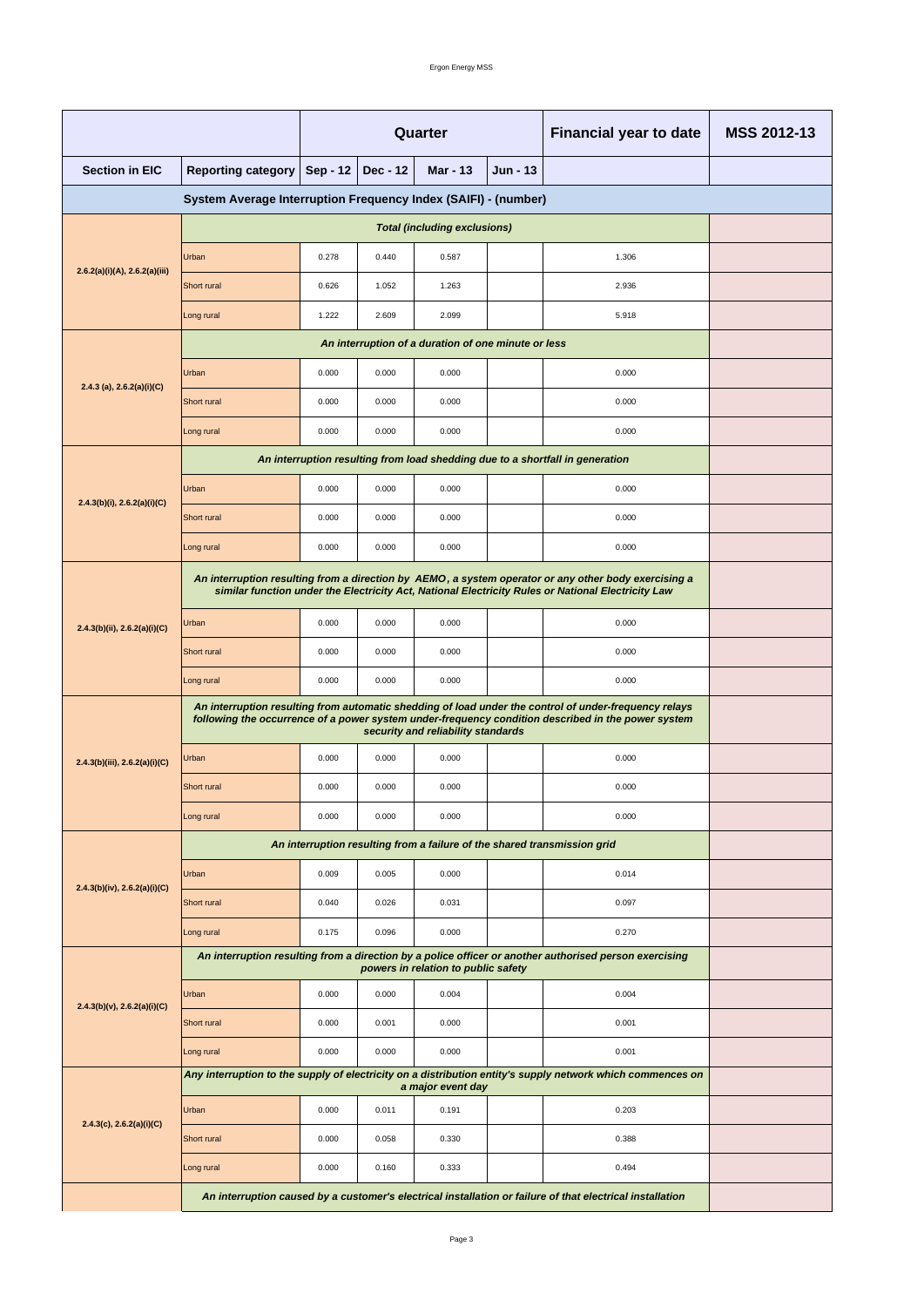Ergon Energy MSS

| 2.4.3(d), 2.6.2(a)(i)(C)           | Urban       | 0.003 | 0.004 | 0.006 | 0.013 |  |
|------------------------------------|-------------|-------|-------|-------|-------|--|
|                                    | Short rural | 0.004 | 0.006 | 0.010 | 0.019 |  |
|                                    | Long rural  | 0.005 | 0.007 | 0.008 | 0.020 |  |
|                                    |             |       |       |       |       |  |
| 2.6.2(a)(iii)                      | Urban       | 0.012 | 0.020 | 0.201 | 0.234 |  |
|                                    | Short rural | 0.044 | 0.091 | 0.371 | 0.505 |  |
|                                    | Long rural  | 0.180 | 0.263 | 0.341 | 0.785 |  |
|                                    |             |       |       |       |       |  |
| $2.6.2(a)(i)(B)$ , $2.6.2(a)(iii)$ | Urban       | 0.267 | 0.420 | 0.386 | 1.073 |  |
|                                    | Short rural | 0.582 | 0.961 | 0.891 | 2.430 |  |
|                                    | Long rural  | 1.042 | 2.346 | 1.757 | 5.133 |  |

| <b>Section in EIC</b> | An explanation of reasons for a distribution entity exceeding (where applicable) those minimum service<br>standards and proposals to improve performance | <b>Exceeded MSS</b> |
|-----------------------|----------------------------------------------------------------------------------------------------------------------------------------------------------|---------------------|
|                       |                                                                                                                                                          |                     |
|                       |                                                                                                                                                          |                     |
|                       |                                                                                                                                                          |                     |
|                       |                                                                                                                                                          |                     |
|                       |                                                                                                                                                          |                     |

| 2.6.2(a)(i)(E) |  |
|----------------|--|
|                |  |
|                |  |
|                |  |
|                |  |
|                |  |
|                |  |

| <b>Section in EIC</b> | A description of any major event days                                                                                           | <b>Date</b>                                             |
|-----------------------|---------------------------------------------------------------------------------------------------------------------------------|---------------------------------------------------------|
|                       | Severe Storms that pummelled parts of South East Queensland.<br>Tropical Cyclone Oswald that devastated and Flooded Queensland. | Saturday, 17 November 2012<br>Thursday, 24 January 2013 |
|                       | Tropical Cyclone Oswald that devastated and Flooded Queensland.                                                                 | Friday, 25 January 2013                                 |
|                       | Tornados devastated Bundaberg                                                                                                   | Saturday, 26 January 2013                               |
|                       | Tropical Cyclone Oswald that devastated and Flooded Queensland.                                                                 | Sunday, 27 January 2013                                 |
| 2.6.2(a)(i)(D)        | Tropical Cyclone Oswald that devastated and Flooded Queensland.                                                                 | Monday, 28 January 2013                                 |
|                       |                                                                                                                                 |                                                         |
|                       |                                                                                                                                 |                                                         |
|                       |                                                                                                                                 |                                                         |
|                       |                                                                                                                                 |                                                         |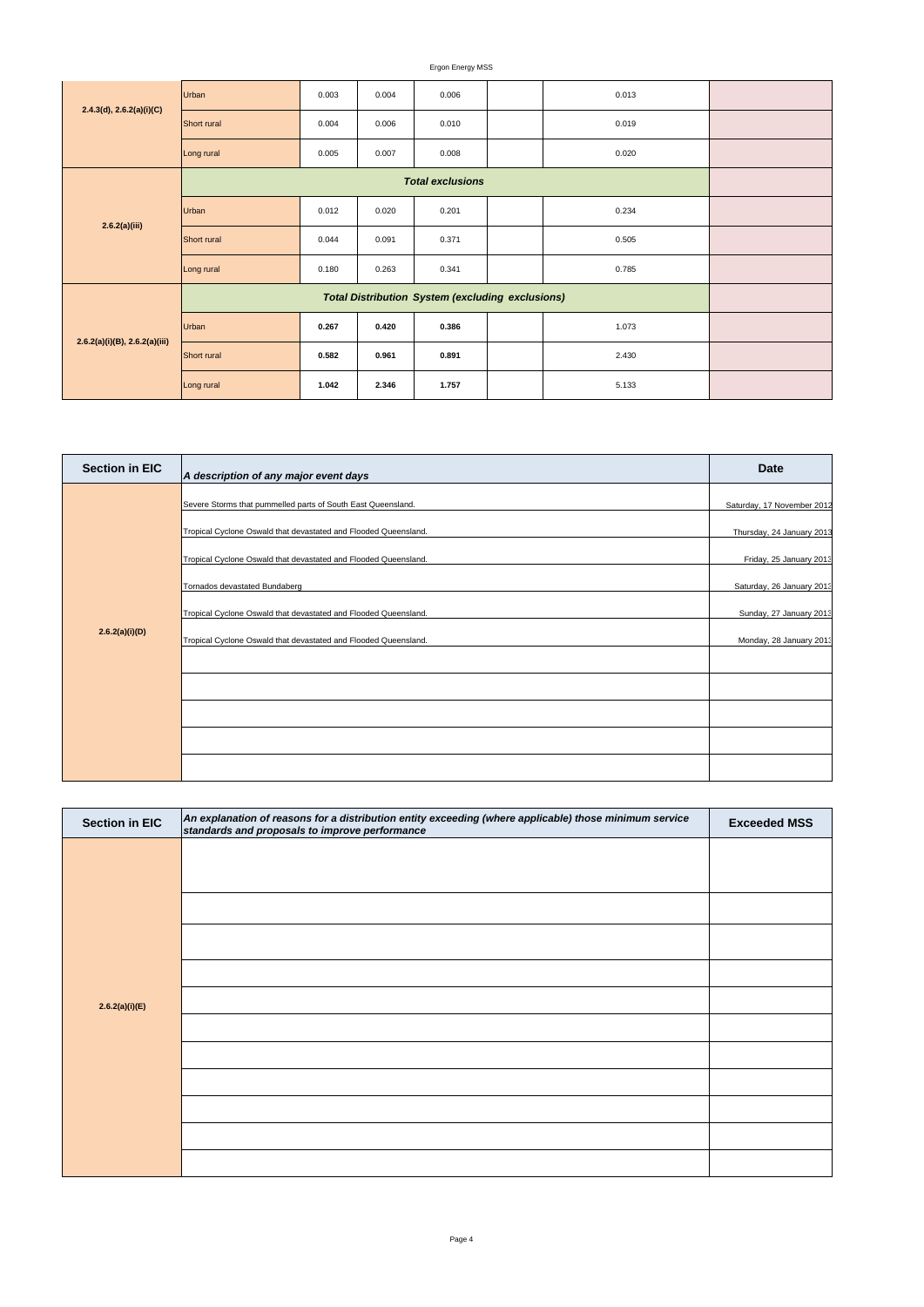Ergon Energy GSL

## **Ergon Energy GSL Reporting**

## **Note:**

*No. of GSL payments given* includes both automatically identified GSLs and customer-initiated claims that have been made.

*No. of customer claims* is the total number of customer claims received (the sum of *customer claims made and paid* and *customer claims rejected* )

| <b>Data Specifications</b>                                          |                                                 |             |            | Quarter    |                 |          |                                         |  |  |  |
|---------------------------------------------------------------------|-------------------------------------------------|-------------|------------|------------|-----------------|----------|-----------------------------------------|--|--|--|
| <b>Section in EIC</b>                                               | <b>Reporting Requirements</b>                   | <b>Unit</b> | Sep - 12   | Dec - 12   | <b>Mar - 13</b> | Jun - 13 | <b>Financial Year to</b><br><b>Date</b> |  |  |  |
|                                                                     | 2.6.2(a)(ii)(A) No. of GSL payments given       | (# )        | 34         | 25         | 26              |          | 85                                      |  |  |  |
| <b>Wrongful disconnections (2.5.3)</b>                              | 2.6.2(a)(ii)(A) \$ for GSL payments given       | $($ \$)     | \$4,420.00 | \$3,250.00 | \$3,380.00      | \$0.00   | 11,050                                  |  |  |  |
|                                                                     | 2.6.2(a)(ii)(B) No. of customer claims          | $($ # $)$   |            |            |                 |          | $\mathbf 0$                             |  |  |  |
|                                                                     | 2.6.2(a)(ii)(C) No. of customer claims rejected | (# )        |            |            |                 |          | $\Omega$                                |  |  |  |
|                                                                     | 2.6.2(a)(ii)(A) No. of GSL payments given       | (# )        | 52         | 38         | 35              |          | 125                                     |  |  |  |
| Connection not provided by the                                      | 2.6.2(a)(ii)(A) \$ for GSL payments given       | $($ \$)     | \$8,736.00 | \$7,072.00 | \$7,124.00      | \$0.00   | 22,932                                  |  |  |  |
| agreed date (2.5.4)                                                 | 2.6.2(a)(ii)(B) No. of customer claims          | (# )        |            |            |                 |          | 6                                       |  |  |  |
|                                                                     | 2.6.2(a)(ii)(C) No. of customer claims rejected | (# )        |            |            |                 |          |                                         |  |  |  |
|                                                                     | 2.6.2(a)(ii)(A) No. of GSL payments given       | (# )        |            |            |                 |          | 14                                      |  |  |  |
| <b>Reconnection not provided within</b>                             | 2.6.2(a)(ii)(A) \$ for GSL payments given       | $($ \$)     | \$156.00   | \$1,196.00 | \$624.00        | \$0.00   | 1,976                                   |  |  |  |
| the required time (2.5.5)                                           | 2.6.2(a)(ii)(B) No. of customer claims          | (# )        |            |            |                 |          | 17                                      |  |  |  |
|                                                                     | 2.6.2(a)(ii)(C) No. of customer claims rejected | (# )        |            |            |                 |          | $\mathsf{R}$                            |  |  |  |
|                                                                     | 2.6.2(a)(ii)(A) No. of GSL payments given       | (# )        |            |            |                 |          | 6                                       |  |  |  |
| Failure to attend tocustomer's<br>premises within the time required | 2.6.2(a)(ii)(A) \$ for GSL payments given       | $($ \$)     | \$416.00   | \$208.00   | \$52.00         | \$0.00   | 676                                     |  |  |  |
| concerning loss of hot water<br>supply (2.5.6)                      | 2.6.2(a)(ii)(B) No. of customer claims          | (# )        |            |            |                 |          | $\overline{2}$                          |  |  |  |
|                                                                     | 2.6.2(a)(ii)(C) No. of customer claims rejected | (# )        |            |            |                 |          |                                         |  |  |  |
|                                                                     | 2.6.2(a)(ii)(A) No. of GSL payments given       | $($ # $)$   | 40         | 40         | 26              |          | 106                                     |  |  |  |